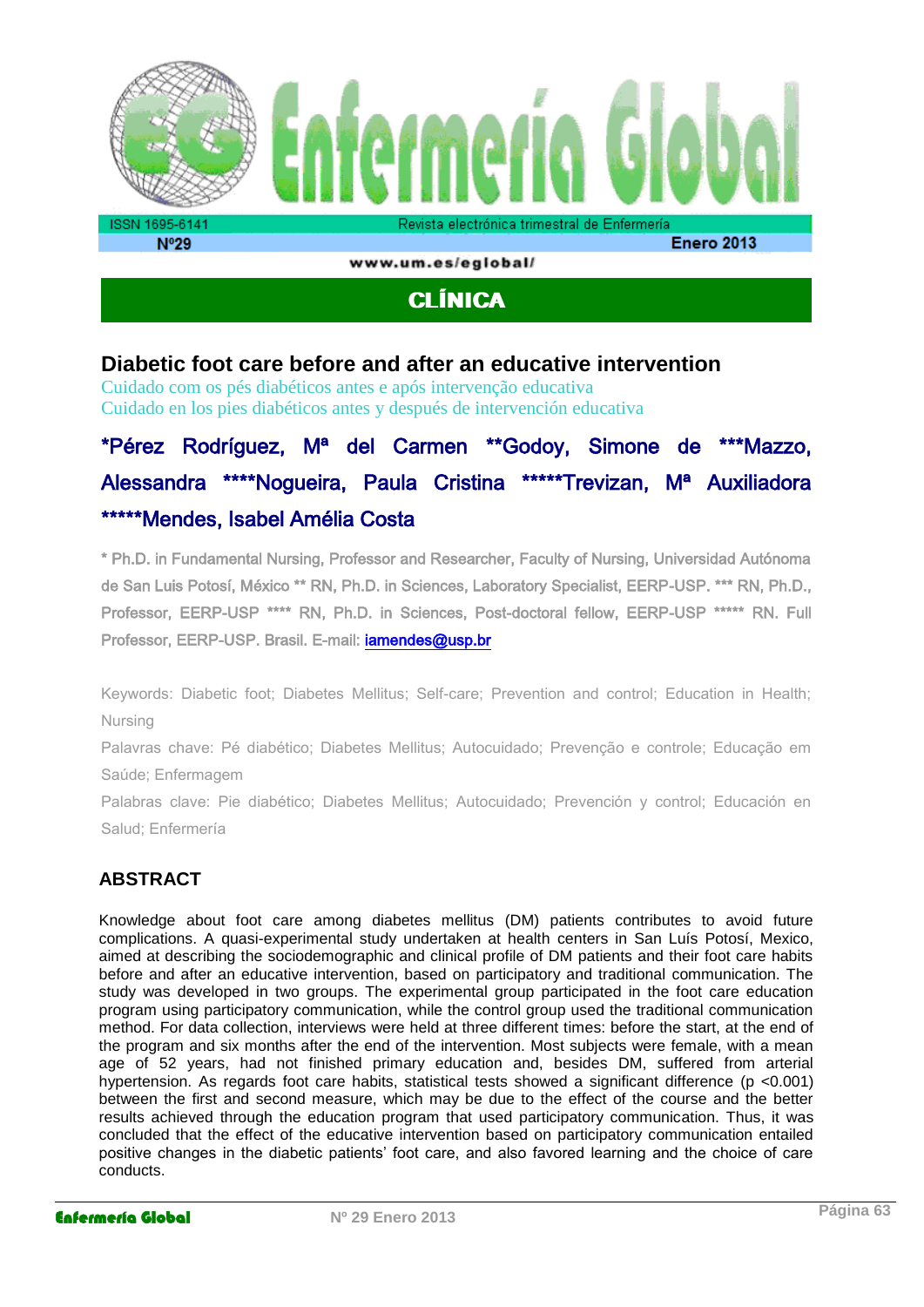# **RESUMO**

O conhecimento sobre o cuidados com os pés entre os indivíduos com diabetes mellitus (DM) contribui para evitar futuras complicações. Estudo quase experimental realizado nos centros de saúde da cidade de San Luís Potosí, México, com o objetivo de descrever o perfil sócio-demográfico e clínico de pacientes com DM e os seus hábitos de cuidados com os pés antes e após uma intervenção educativa, baseado na comunicação participativa e tradicional. O estudo foi realizado com dois grupos. O grupo experimental participou do programa de ensino para cuidados com os pés utilizando a comunicação participativa e o grupo controle utilizou o método de comunicação tradicional. Para a coleta de dados foram realizadas entrevistas em três momentos: antes do início, no final do programa e seis meses após o término da intervenção. A maioria dos sujeitos eram do sexo feminino, idade média de 52 anos, com nível de escolaridade fundamental incompleto e além de DM apresentavam hipertensão arterial. Em relação aos hábitos de cuidados com os pés, os testes estatísticos mostraram diferença significativa (p <0,001) entre a primeira medição e a segunda, o que pode ser devido ao efeito do curso e os melhores resultados obtidos através do programa de ensino utilizando comunicação participativa. Assim, concluiu-se que o efeito da intervenção educativa baseada na comunicação participativa proporcionou mudanças positivas em relação aos cuidados com os pés dos pacientes diabéticos, favoreceu a aprendizagem e a escolha de condutas para os cuidados.

## **RESUMEN**

El conocimiento sobre cuidados con los pies entre individuos con diabetes mellitus (DM) contribuye para evitar futuras complicaciones. Un estudio casi experimental fue llevado a cabo en los centros de salud de la ciudad de San Luís Potosí, México, con objeto de describir el perfil sociodemográfico y clínico de pacientes con DM y sus hábitos de cuidados con los pies antes y después de una intervención educativa, basada en la comunicación participativa y tradicional. El estudio fue desarrollado con dos grupos. El grupo experimental participó del programa de enseñanza para cuidados con los pies utilizando la comunicación participativa y el grupo control utilizó el método de comunicación tradicional. Para la recolecta de datos fueron organizadas entrevistas en tres momentos: antes del inicio, al final del programa y seis meses después del término de la intervención. La mayoría de los sujetos eran del sexo femenino, edad promedia de 52 años, con nivel de escolaridad fundamental incompleto y, además de DM, sufrían de hipertensión arterial. Respecto a los hábitos de cuidados con los pies, los test estadísticos mostraron diferencia significativa (p<0,001) entre la primera y la segunda medición, lo que puede ser debido al efecto del curso y los mejores resultados alcanzados a través del programa de enseñanza mediante la comunicación participativa. Así, se concluyó que el efecto de la intervención educativa basada en la comunicación participativa proporcionó cambios positivos respecto a los cuidados con los pies de los pacientes diabéticos, favoreció el aprendizaje y la elección de conductas para los cuidados.

#### **INTRODUCTION**

Diabetes Mellitus (DM) is one of the most frequent illnesses globally. It can be considered an ongoing epidemic, mainly concentrated in developing countries. In 1885, the number of DM patients around the world was estimated at 30 million people, which had risen to 130 million in 1995 and reached 173 million in 2002. It is estimated that the number of DM patients around the globe will have risen to 300 million by  $2030^{(1)}$ .

In general, the evolution of type 2 DM is slow and asymptomatic in the initial phase, which can postpone its diagnosis for many years and enhance the development of chronic complications <sup>(1,2)</sup>.

Among DM complications, diabetic neuropathy is highlighted, which is the most common cause of foot ulcers and is present in 60% of patients over 60 years of age. If not treated appropriately, a foot ulcer can evolve to a lower limb amputation. It is considered that, for every ten leg amputations, seven relate to DM patients  $(1,3,4)$ .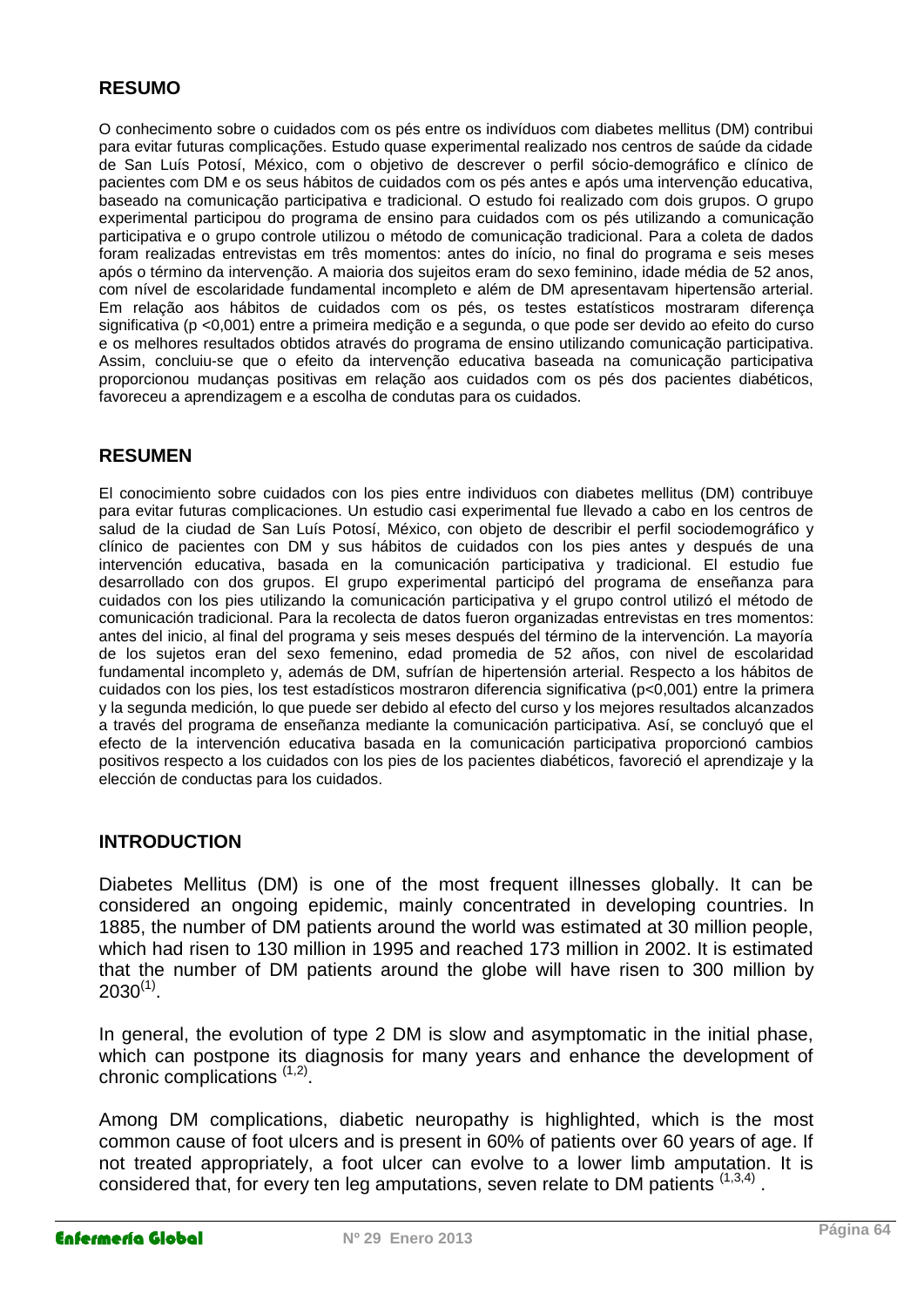Health care quality research shows that diabetes patients' feet are not examined during most outpatient consultations, a situation that can partially explain the lack of early detection of foot problems, neuropathies, mycosis and ischemia problems. It is estimated that 85% of all amputations could be prevented if patients took care of their feet, including daily assessment and prevention measures, so as to decrease the range and incidence of the problem  $(4,5)$ .

Systemic and permanent education about foot care could contribute to reduce hospital admissions and emergency care, especially in case of episodes that involve diabetic coma and amputations. This would postpone the appearance of chronic complications, further patients' quality of life and bring down costs for health institutions  $(4,6)$ .

In a study undertaken in Curitiba, Brazil, about the prevention of secondary diabetes complications, the authors mentioned that patients need learning and lifestyle skills, conditions which health professionals, especially nurses should promote, granting freedom for patients to establish their own actions. The authors recommended the elaboration of educative proposals involving patients and the offering of appropriate conditions to reach the targets  $(7)$ .

Teaching should provide not only information, but also make patients incorporate and gain knowledge, turning it into value and integrating it in their scale of values <sup>(8)</sup>. In that sense, nurses should practice leadership, the art of communication and value the diversities and initiatives of all stakeholders in the group, working to enhance the human force of all, mainly patients <sup>(9)</sup>.

Thus, communication strategies used for teaching play a fundamental role and represent the base for the knowledge and skills that enable people to make positive and responsible choices in their self-care (10).

In that sense, health professionals should use these communication strategies according to the contents they intend to communicate, emphasizing the importance of considering patients as determinant subjects in the learning process, constructed together with the people who offer health care. These elements support the importance of putting in practice a teaching program, using a method that favors communication and permits appropriate information delivery, which means information adapted to each person's personal, social, cultural and economic circumstances, as well as to the type and evolution of the disease, also further people's actual participation in the process, in which all participants consider them as information and decision sources to analyze the problems and contribute to solutions.

In view of the above, the aim of this study was to describe the sociodemographic and clinical profile of DM patients and their foot care habits before and after an educative intervention, based on participatory and traditional communication.

# **MATERIAL AND METHOD**

In this quasi-experimental study, the independent variable was manipulated (teaching program based on participatory communication), observing its effect and relation with the dependent variable (results of putting the program in practice).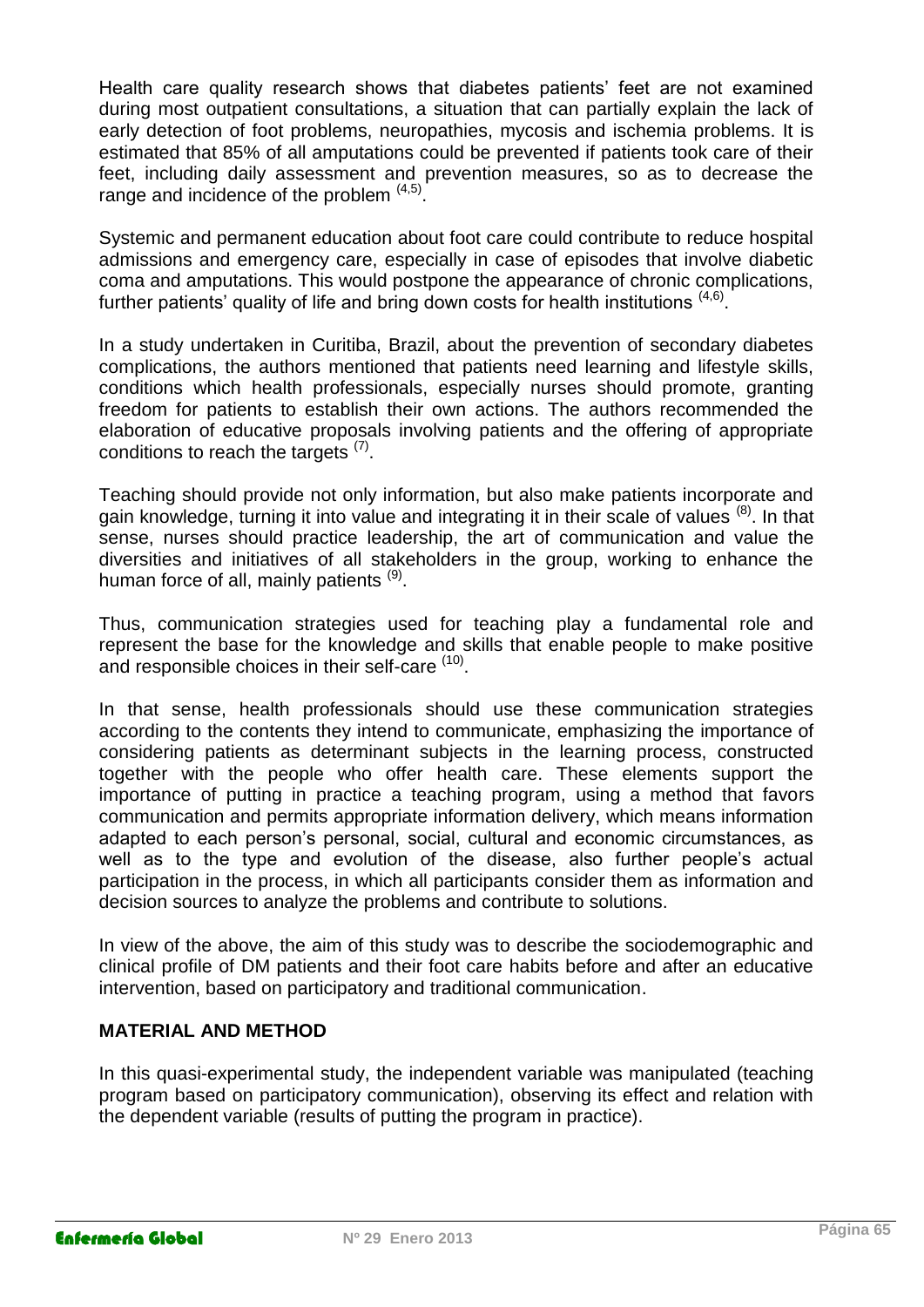The study was undertaken at health centers in San Luís Potosí, Mexico, after obtaining Institutional Review Board approval from the Faculty of Nursing and Midwifery at Universidad de Guanajuato, Mexico.

To select the study subjects, the following inclusion criteria were considered: patients diagnosed with type 2 DM for more than five years, between 40 and 65 years of age, without foot ulcers. A draft was used to form two groups (experimental and control), with 77 members each. Both addressed the same theme, but the control group worked with the foot care teaching program based on the traditional communication model, offered by the team responsible for the health center, while the participatory communication method was used in the experimental group, offered by the primary researcher.

Participatory communication is a method that permits not only knowledge gaining, but also allows participants to include this knowledge as a part of their daily care practice. The intent of this method is to cover important aspects like: a) analysis of the situation, patient needs and interactive group participation planning, and b) teaching-learning and training for participants.

For data collection, an instrument was used that contained items on the diabetic patients' sociodemographic and clinical characteristics, as well as questions about how patients usually take care of their feet. This specific part included data about type 2 DM patients' daily foot care, aimed at preventing the appearance of injuries, and how they act when some kind of injury appears. This part consisted of ten single-choice items with three alternative answers each, representing an approximation of what patients do to take care of their feet and how frequently they perform care.

To measure patients' foot care level, the ten items were weighted as 1, 2 or 3, in which the highest score corresponded to a continuous or most appropriate care practice.

Both groups received ten hours of activities, divided in five weekly sessions.

Data were analyzed by comparing the groups with regard to the variables. Descriptive statistical analysis was applied, with absolute frequency and percentage calculations for each group. Multivariate analysis of the mean profiles was used. Student's t-test served to check for some parallel sequence at the three study times, as well as to compare the means in each condition assessed.

# **RESULTS AND DISCUSSION**

In Table 1, the research participants' sociodemographic and clinical characteristics are presented.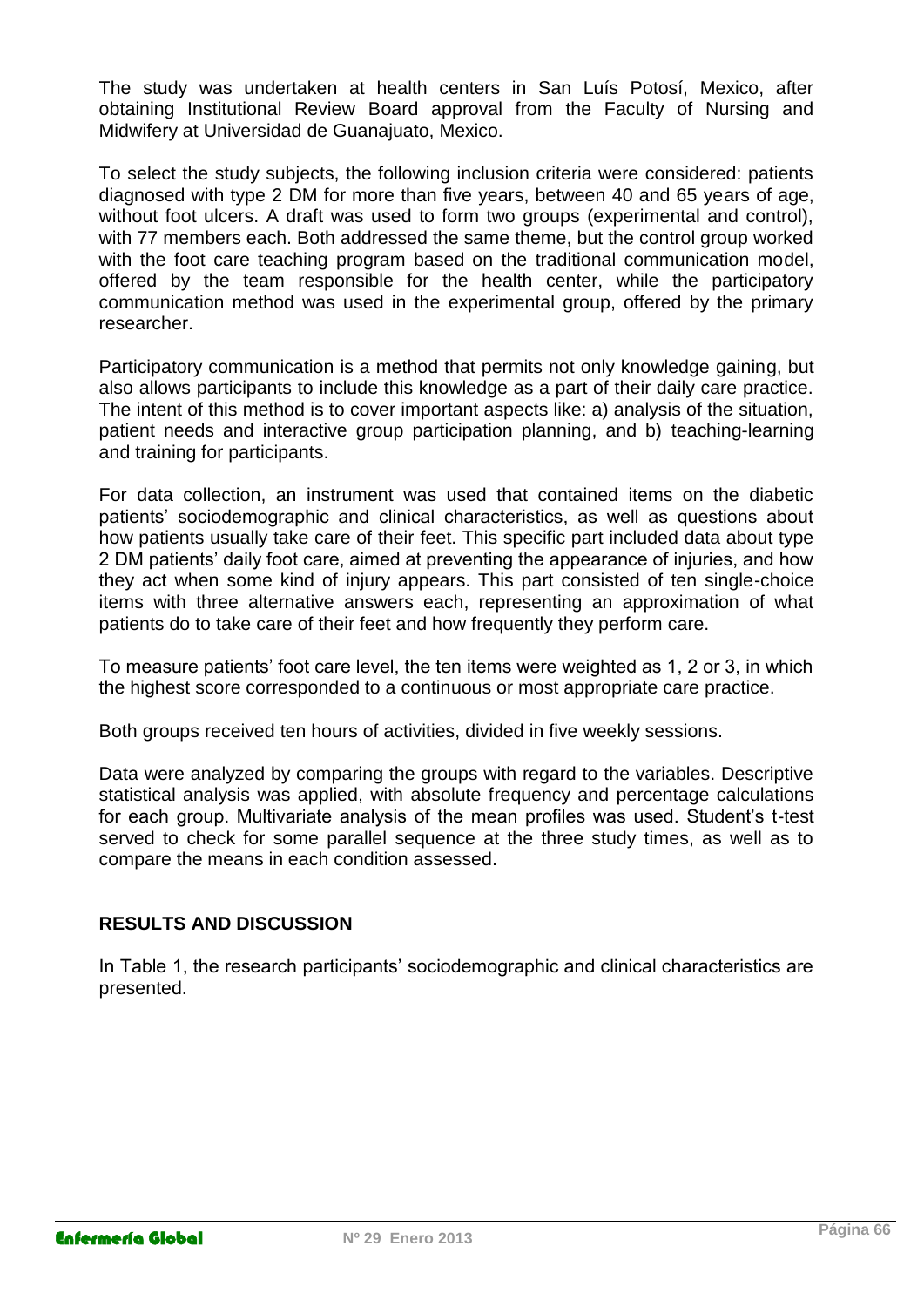| <b>Intervention variables</b> | <b>Experimental</b><br>Group |               | <b>Control Group</b> |               | <b>TOTAL</b> |               |  |
|-------------------------------|------------------------------|---------------|----------------------|---------------|--------------|---------------|--|
|                               | N                            | $\frac{1}{2}$ | $\mathbb N$          | $\frac{0}{0}$ | N            | $\frac{0}{0}$ |  |
| Age range (years)             |                              |               |                      |               |              |               |  |
| $401 - 145$                   | 21                           | 47.7          | 23                   | 52.2          | 44           | 100           |  |
| $461 - 150$                   | 14                           | 45.1          | 17                   | 54.8          | 31           | 100           |  |
| $511 - 55$                    | 14                           | 66.6          | $\tau$               | 33.3          | 21           | 100           |  |
| $561 - 160$                   | 10                           | 43.4          | 13                   | 56.5          | 23           | 100           |  |
| $611 - 165$                   | 18                           | 51.4          | 17                   | 48.5          | 35           | 100           |  |
| <b>Gender</b>                 |                              |               |                      |               |              |               |  |
| Female                        | 68                           | 49.2          | 70                   | 50.7          | 138          | 100           |  |
| Male                          | 9                            | 56.2          | $\tau$               | 43.7          | 16           | 100           |  |
| <b>Marital status</b>         |                              |               |                      |               |              |               |  |
| Married                       | 52                           | 46.9          | 59                   | 53.1          | 111          | 100           |  |
| Single                        | 25                           | 58.1          | 18                   | 41.9          | 43           | 100           |  |
| <b>Education</b>              |                              |               |                      |               |              |               |  |
| Unfinished primary            | 42                           | 50.0          | 42                   | 50            | 84           | 100           |  |
| Finished primary              | 35                           | 50.0          | 35                   | 50            | 70           | 100           |  |
| Occupation                    |                              |               |                      |               |              |               |  |
| Housewife                     | 59                           | 48.3          | 63                   | 51.6          | 122          | 100           |  |
| Employed                      | 18                           | 56.2          | 14                   | 43.7          | 32           | 100           |  |
| <b>Medical diagnosis</b>      |                              |               |                      |               |              |               |  |
| Type 2 DM                     | 46                           | 51.1          | 44                   | 48.8          | 90           | 100           |  |
| DM and SAH*                   | 31                           | 48.4          | 33                   | 51.5          | 64           | 100           |  |
| Time with DM (years)          |                              |               |                      |               |              |               |  |
| $5$ 1-1 10                    | 63                           | 52.9          | 56                   | 47.0          | 119          | 100           |  |
| $111 - 15$                    | 9                            | 39.2          | 14                   | 60.8          | 23           | 100           |  |
| $>16$                         | 5                            | 41.6          | $\tau$               | 58.3          | 12           | 100           |  |
|                               |                              |               |                      |               |              |               |  |

**Table 1** – Frequency distribution of sociodemographic and clinical variables in the experimental and control groups. San Luís Potosí, Mexico, 2007.

The sociodemographic and clinical characteristics identified in this research population support other studies in which most diabetic patients were female, over 40 years of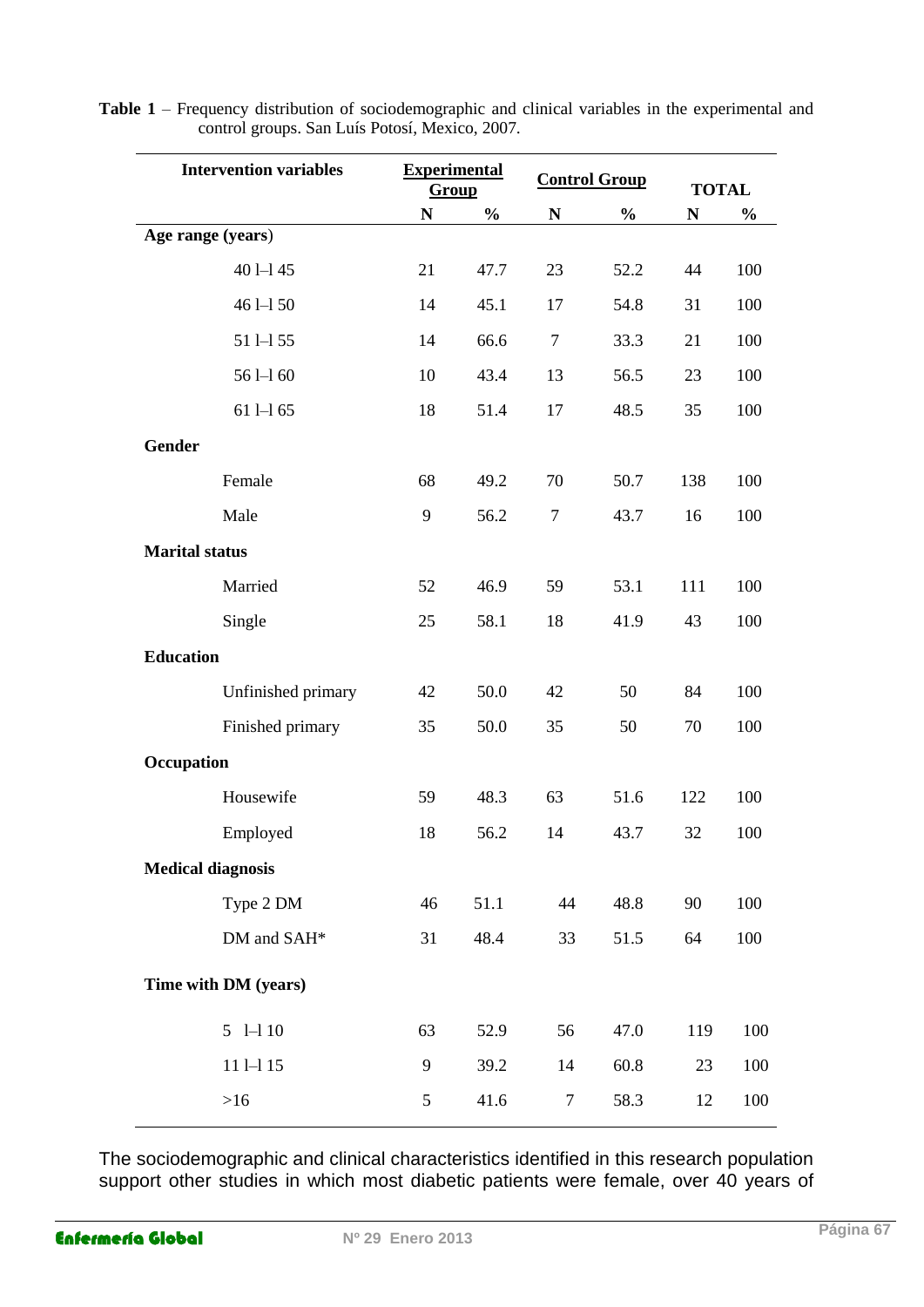age, married, with unfinished primary education, without any paid job, who suffered from Arterial Hypertension as well as DM and had been diagnosed with DM between five and ten years  $(11, 12, 13)$ .

The link between DM and Arterial Hypertension is common. About 40% of individuals with type 2 DM are hypertensive. Arterial hypertension, especially in diabetic individuals, needs to be treated to prevent the appearance of cardiovascular illnesses and minimize the progression of kidney disease and diabetic retinopathy  $(1)$ .

As regards foot care, more than half of the experimental group reported previous knowledge on foot care (57.1%). Percentages were similar to the control group (53.2%). The patients informed that they had gained this knowledge in the mutual help group. The relevance of patients' previous knowledge is highlighted. Although research participants in both research groups had participated in this mutual help group over the years, only little more than half of them indicated knowledge on foot care. In general, during the sessions, difficulties were identified with regard to other basic issues, such as medication handling and the identification of disease signs and symptoms, among others.

In that sense, it should be highlighted that the help group method is that of an "open group", in which new members can be included at any time and stay as long as they decide to. People were identified who had participated in the group for more than five years, without a better control of their disease though. One issue that may be related and was identified in this research was that the group attends to another kind of need besides disease control and management, that is, the need for contact and belonging to a group. Other authors have studied this aspect and appointed its positive effects on self-esteem and social contact<sup> $(14)$ </sup>. Thus, the objectives and methods of group work need to be reformulated, so as to article the institution's and the population's perspective and orient their efforts in the same direction.

In the following table, the DM patients' foot care habits are presented.

| ,,,,                                       | BEFORE STARTING THE<br><b>COURSE</b> |      |                  |      | <b>AT THE END OF THE</b><br><b>COURSE</b> |      |                  |      | <b>SIX MONTHS AFTER</b><br><b>TERMINATING THE</b><br><b>COURSE</b> |      |                  |      |
|--------------------------------------------|--------------------------------------|------|------------------|------|-------------------------------------------|------|------------------|------|--------------------------------------------------------------------|------|------------------|------|
| <b>Variables</b>                           | Experimental<br>group                |      | Control<br>group |      | <b>Experimental</b><br>group              |      | Control<br>group |      | <b>Experimental</b><br>group                                       |      | Control<br>group |      |
|                                            | N                                    | 96   | N                | 96   | N                                         | 0/6  | N                | 96   | N                                                                  | 96   | N                | %    |
| At what interval do you wash<br>your feet? |                                      |      |                  |      |                                           |      |                  |      |                                                                    |      |                  |      |
| Does not wash them                         | 2                                    | 2.6  | 1                | 1.3  | ٠                                         |      | 2                | 2.6  | ٠                                                                  |      | 2                | 2.6  |
| Sometimes                                  | 37                                   | 48.1 | 43               | 55.8 | 14                                        | 18.2 | 38               | 49.4 | 16                                                                 | 20.8 | 41               | 53.2 |
| Every day                                  | 38                                   | 49.4 | 33               | 42.9 | 63                                        | 81.8 | 37               | 48.1 | 61                                                                 | 79.2 | 34               | 44.2 |
| When you wash your fee t, do you           |                                      |      |                  |      |                                           |      |                  |      |                                                                    |      |                  |      |
| dry the space between your toes<br>well1   |                                      |      |                  |      |                                           |      |                  |      |                                                                    |      |                  |      |
| Does not dry                               | 9                                    | 11.7 | 10               | 13.0 | 1                                         | 13   | 4                | 5.2  | 1                                                                  | 1.3  | 5                | 6.1  |
| <b>Sometimes</b>                           | 10                                   | 13.0 | 17               | 22.1 | 10                                        | 13.0 |                  | 9.1  | 8                                                                  | 10.4 | 12               | 15.6 |
| Always                                     | 58                                   | 75.3 | 50               | 64.9 | 66                                        | 85.7 | 66               | 85.7 | 68                                                                 | 88.3 | 60               | 77.S |
| Do you usually apply some foot             |                                      |      |                  |      |                                           |      |                  |      |                                                                    |      |                  |      |
| cream?                                     |                                      |      |                  |      |                                           |      |                  |      |                                                                    |      |                  |      |
| Does not apply                             | 22                                   | 28.6 | 22               | 28.6 | 1                                         | 13   | 11               | 14.3 | 3                                                                  | 3.9  | 13               | 16.5 |
| Sometimes                                  | 20                                   | 26.0 | $12 \,$          | 15.6 | 18                                        | 23.4 | 13               | 16.9 | 15                                                                 | 19.5 | 16               | 20.8 |
| Every day                                  | 35                                   | 45.5 | 43               | 55.8 | 58                                        | 75.3 | 53               | 68.8 | 59                                                                 | 76.6 | 4.8              | 62.3 |
| Do you usually massage your<br>feet?       |                                      |      |                  |      |                                           |      |                  |      |                                                                    |      |                  |      |
| Does not massage                           | 37                                   | 48.1 | 40               | 51.9 | 6                                         | 7.8  | 25               | 32.5 | 6                                                                  | 7.8  | 27               | 35.1 |
| <b>Sometimes</b>                           | 32                                   | 41.6 | 30               | 39.0 | 44                                        | 57.1 | 38               | 49.4 | 52                                                                 | 67.5 | 36               | 46.8 |
| Every day                                  | 8                                    | 10.4 | 7                | 9.1  | 27                                        | 35.1 | 14               | 18.2 | 19                                                                 | 24.7 | 14               | 18.2 |

**Table 2** – Foot care habits of experimental (n=77) and control groups (n=77) San Luís Potosí, Mexico, 2007.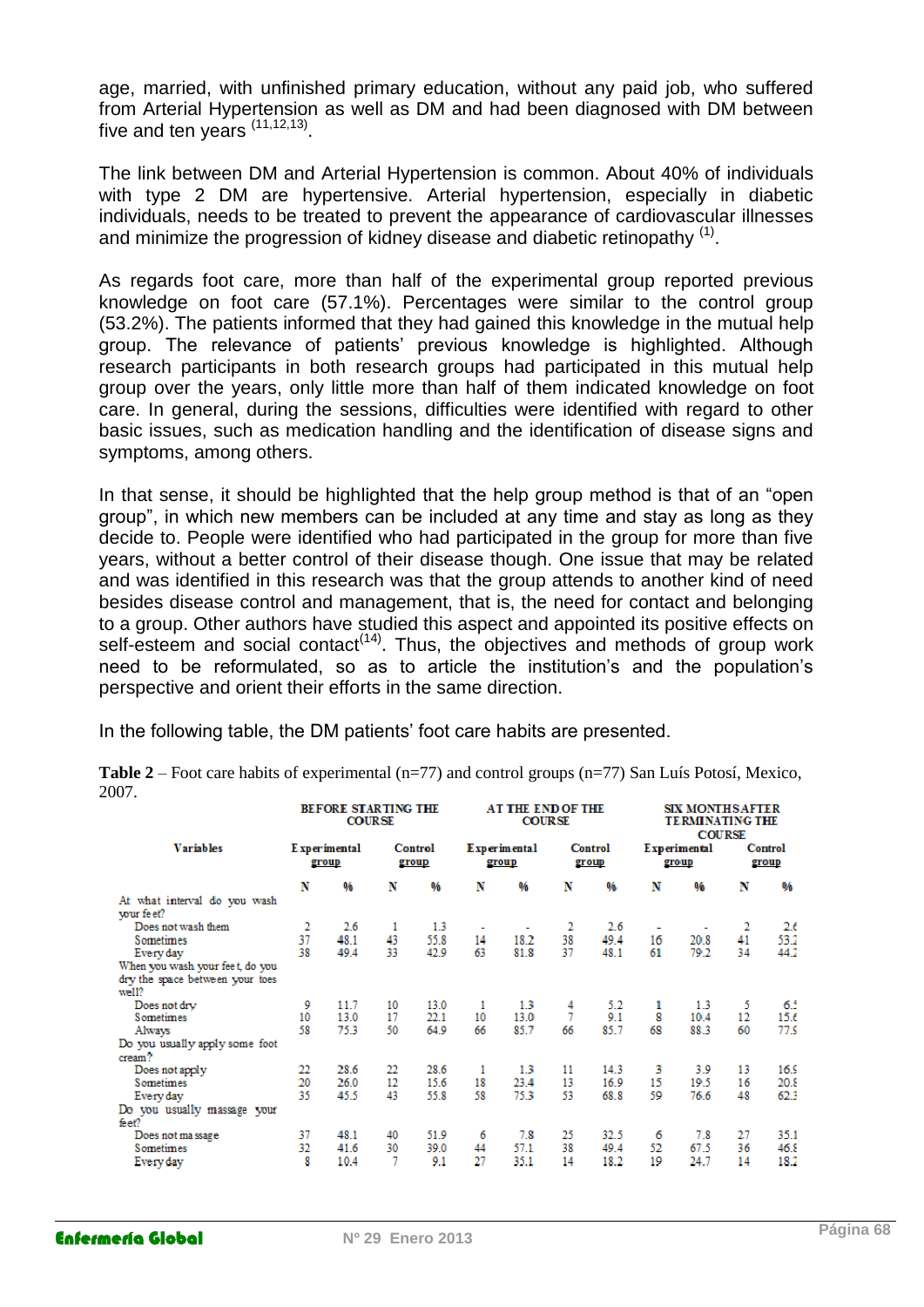**Table 2** – Foot care habits of experimental (n=77) and control groups (n=77) San Luís Potosí, Mexico, 2007 (continued).

|                                        | <b>BEFORE STARTING THE</b><br><b>COURSE</b> |      |                  |      | <b>AT THE END OF THE</b><br><b>COURSE</b> |               |                  |               | <b>SIX MONTHSAFTER</b><br><b>TERMINATING THE</b><br><b>COURSE</b> |               |                  |      |
|----------------------------------------|---------------------------------------------|------|------------------|------|-------------------------------------------|---------------|------------------|---------------|-------------------------------------------------------------------|---------------|------------------|------|
| <b>Variables</b>                       | <b>Experimental</b><br>group                |      | Control<br>group |      | <b>Experimental</b><br>group              |               | Control<br>group |               | <b>Experimental</b><br>group                                      |               | Control<br>group |      |
|                                        | N                                           | 96   | N                | 0⁄ο  | N                                         | $\frac{9}{6}$ | N                | $\frac{9}{6}$ | N                                                                 | $\frac{9}{6}$ | N                | 0/6  |
| Your shoes                             |                                             |      |                  |      |                                           |               |                  |               |                                                                   |               |                  |      |
| Are tight                              | 9                                           | 11.7 | 8                | 10.4 | 4                                         | 5.2           | 9                | 11.7          | 2                                                                 | 2.6           | 11               | 14.3 |
| Are comfortable and have<br>high heels | 9                                           | 11.7 | 11               | 14.3 | 3                                         | 3.9           | 8                | 10.4          | 5                                                                 | 6.5           | 8                | 10.4 |
| Are comfortable and have<br>no heels   | 59                                          | 76.6 | 58               | 75.3 | 70                                        | 90.9          | 60               | 77.9          | 70                                                                | 90.9          | 58               | 75.1 |
| Do you review or shake your            |                                             |      |                  |      |                                           |               |                  |               |                                                                   |               |                  |      |
| shoes before putting them on?          |                                             |      |                  |      |                                           |               |                  |               |                                                                   |               |                  |      |
| Does not                               | 12                                          | 15.6 | 17               | 22.1 | 2                                         | 2.6           | 9                | 11.7          | 2                                                                 | 2.6           | 9                | 11.7 |
| Sometimes                              | 12                                          | 15.6 | 15               | 19.5 | 7                                         | 9.1           | 15               | 19.5          | 7                                                                 | 9.1           | 15               | 19.2 |
| Every day                              | 53                                          | 68.8 | 45               | 58.4 | 68                                        | 88.3          | 53               | 68.8          | 68                                                                | 88.3          | 53               | 68.1 |
| Do you usually walk barefoot?          |                                             |      |                  |      |                                           |               |                  |               |                                                                   |               |                  |      |
| Always                                 | 1                                           | 1.3  | 5                | 6.5  | 2                                         | 2.6           | 4                | 5.2           | ۰                                                                 | $\sim$        | 3                | 3.9  |
| <b>Sometimes</b>                       | 13                                          | 16.9 | 9                | 11.7 | 4                                         | 5.2           | 14               | 18.2          | 5                                                                 | 6.5           | 16               | 20.1 |
| Never                                  | 63                                          | 81.8 | 63               | 81.8 | 71                                        | 92.2          | 59               | 76.6          | 72                                                                | 93.5          | 58               | 75.1 |
| How do you cut your nails?             |                                             |      |                  |      |                                           |               |                  |               |                                                                   |               |                  |      |
| The shape does not matter              | 20                                          | 26.0 | 31               | 40.3 | 3                                         | 3.9           | 24               | 31.2          | 4                                                                 | 5.2           | 24               | 31.2 |
| Round                                  | 39                                          | 50.6 | 33               | 42.9 | 36                                        | 46.8          | 36               | 46.8          | 37                                                                | 48.1          | 36               | 46.  |
| Straight or squared                    | 18                                          | 23.4 | 13               | 16.9 | 38                                        | 49.4          | 17               | 22.1          | 36                                                                | 46.8          | 17               | 22.1 |

**Table 2** – Foot care habits of experimental (n=77) and control groups (n=77) San Luís Potosí, Mexico, 2007 (continued).

|                                                                                     |                              | <b>BEFORE STARTING THE</b> | <b>COURSE</b>    |      | <b>AT THE END OF THE</b><br><b>COURSE</b> |      |                  |      | <b>SIX MONTHSAFTER</b><br><b>TERMINATING THE</b><br><b>COURSE</b> |      |                  |               |
|-------------------------------------------------------------------------------------|------------------------------|----------------------------|------------------|------|-------------------------------------------|------|------------------|------|-------------------------------------------------------------------|------|------------------|---------------|
| <b>Variables</b>                                                                    | <b>Experimental</b><br>group |                            | Control<br>group |      | <b>Experimental</b><br>group              |      | Control<br>group |      | <b>Experimental</b><br>group                                      |      | Control<br>group |               |
|                                                                                     | N                            | $96^{\circ}$               | N                | %    | N                                         | 96   | N                | %    | N                                                                 | %    | N                | $\frac{9}{6}$ |
| Do you usually exercise your<br>feet                                                |                              |                            |                  |      |                                           |      |                  |      |                                                                   |      |                  |               |
| Not usually                                                                         | 33                           | 42.9                       | 33               | 42.9 |                                           | 6.5  | 25               | 32.5 |                                                                   | 2.6  | 28               | 36.4          |
| Sometimes                                                                           | 28                           | 36.4                       | 35               | 45.5 | 32                                        | 41.6 | 36               | 46.8 | 39                                                                | 50.6 | 40               | 51.9          |
| Every day                                                                           | 16                           | 20.8                       | 9                | 11.7 | 40                                        | 51.9 | 16               | 20.8 | 36                                                                | 46.8 | 9                | 11.7          |
| Do you usually get a medical<br>examination of your feet in<br>case of any problem? |                              |                            |                  |      |                                           |      |                  |      |                                                                   |      |                  |               |
| Not usually                                                                         | 52                           | 67.5                       | 52               | 67.5 | 33                                        | 42.9 | 54               | 70.1 | 28                                                                | 36.4 | 51               | 66.2          |
| Sometimes                                                                           | $12^{12}$                    | 15.6                       | 13               | 16.9 | 27                                        | 35.1 | 14               | 18.2 | 29                                                                | 37.7 | 11               | 14.3          |
| Always                                                                              | 13                           | 16.9                       | 12               | 15.6 | 17                                        | 22.1 | 9                | 11.7 | 20                                                                | 26.0 | 15               | 19.5          |

DM patients' foot problems are more frequent in the age range between 45 and 65 years. It is highlighted that increased age and longer diagnosis time come with a predisposition to diabetic foot development<sup>(1)</sup>.

Traumas represent an important factor for the appearance of foot injuries/ulcers, often associated with the use of inappropriate footwear, falls, mycosis and wrong nail cuts (1,14) .

In a study undertaken at a teaching hospital in a city in the state of Minas Gerais, Brazil, the researchers described foot care among hospitalized diabetic patients. The results showed that 15.5% of the interviewed patients reported the habit of walking barefoot and affirmed that they did not dry their feet well after bathing, 53.4% reported using hydrating cream or oils on their feet, 70.7% affirmed round toenail cutting, 58.6% indicated using open shoes more frequently and 72.4% affirmed that they analyze their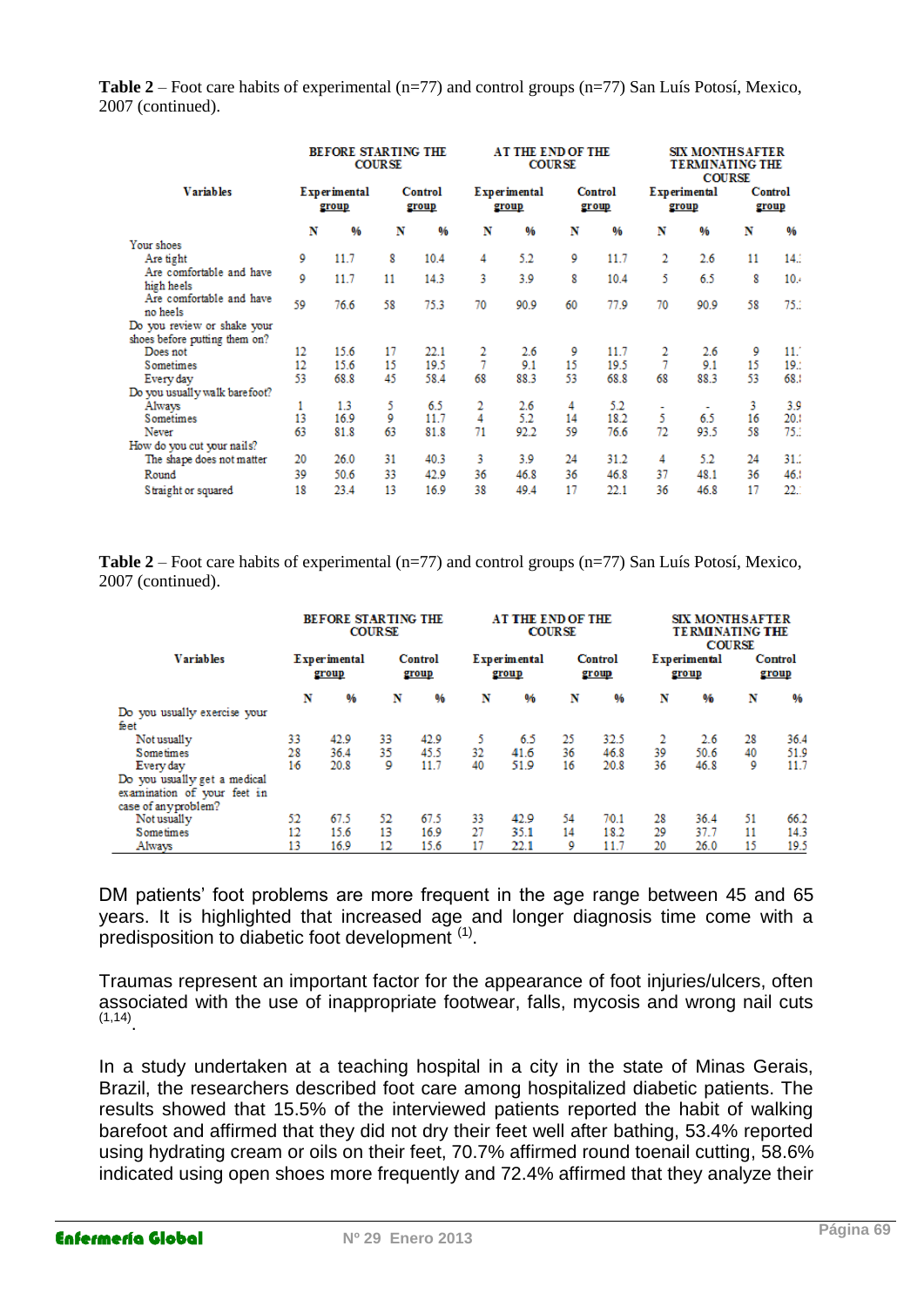shoes internally before putting them on. The researchers concluded that most interviewed patients take appropriate care of their feet, except regarding nail cutting, the type of shoes used and skin dryness (15).

The same habits were identified in this study but, after the educative intervention, significant changes were observed, mainly when considering foot care in the experimental group.

Walking barefoot is a harmful habit, mainly when DM patients present structural deformities and loss of painful sensitivity. The use of appropriate footwear is important to protect the feet against harmful external agents, as well as the habit of inspecting the shoes before putting them on as preventive measures. As diabetic patients' plantar sensitivity may be problematic, any small object inside the shoe may not be felt and cause injuries if it is not removed <sup>(16)</sup>.

Simple care, like hydrating legs and feet to avoid skin dryness and washing and drying the feet well, mainly between the toes, can avoid injuries and ulcers <sup>(17)</sup>.

In a study involving diabetic patients, undertaken at the municipal health center in Rio de Janeiro, Brazil, the researchers identified calluses (37%), cracks (26%), pain (13%), limping (4%) and loss of sensitivity (3%) as the patients' main foot problems. They observed feet with precarious hygiene conditions in 9% and wheelchair use due to walking difficulties in 2.6% <sup>(11)</sup>.

Another important care form relates to toenail cutting. In this study, before starting the course, most experimental group patients cut their nails in a rounded shape. This attitude changes at the end of the course, but increased in the control group. Cutting one's nails in a rounded shape contributes to the appearance of injuries on the toe corners, due to ingrown nails or sores caused by cutting objects. In case of infection, this can lead to delayed healing and even amputation <sup>(15)</sup>.

One of the main challenges for the early diagnosis of DM patients at risk of developing diabetic foot is the inappropriate or non-accomplishment of a simple foot examination. Loss of protective sensitivity is the main factor in the appearance of foot ulcers and greater vulnerability to traumas (wrong nail cutting, use of inappropriate footwear, falls). Hence, appropriate prevention and intervention recommendations, which include the recognition of risk factors during the medical history, inspection, use of simple techniques and interventions, are extremely important to avoid complications that, if not treated appropriately, can lead to a much bigger problem: amputation  $(1)$ .

In that sense, as health team members and educators, nurses should use appropriate methods and develop communication, discipline, creativity, respect and ethics skills, with a view to serving, delivering care and transmitting/communication, so as to offer high-quality health services to the population who demands and deserves this <sup>(18)</sup>.

## **CONCLUSIONS**

In comparison with the traditional method, the educative intervention strategy through the participatory communication method favored diabetic patients' learning and foot care conducts.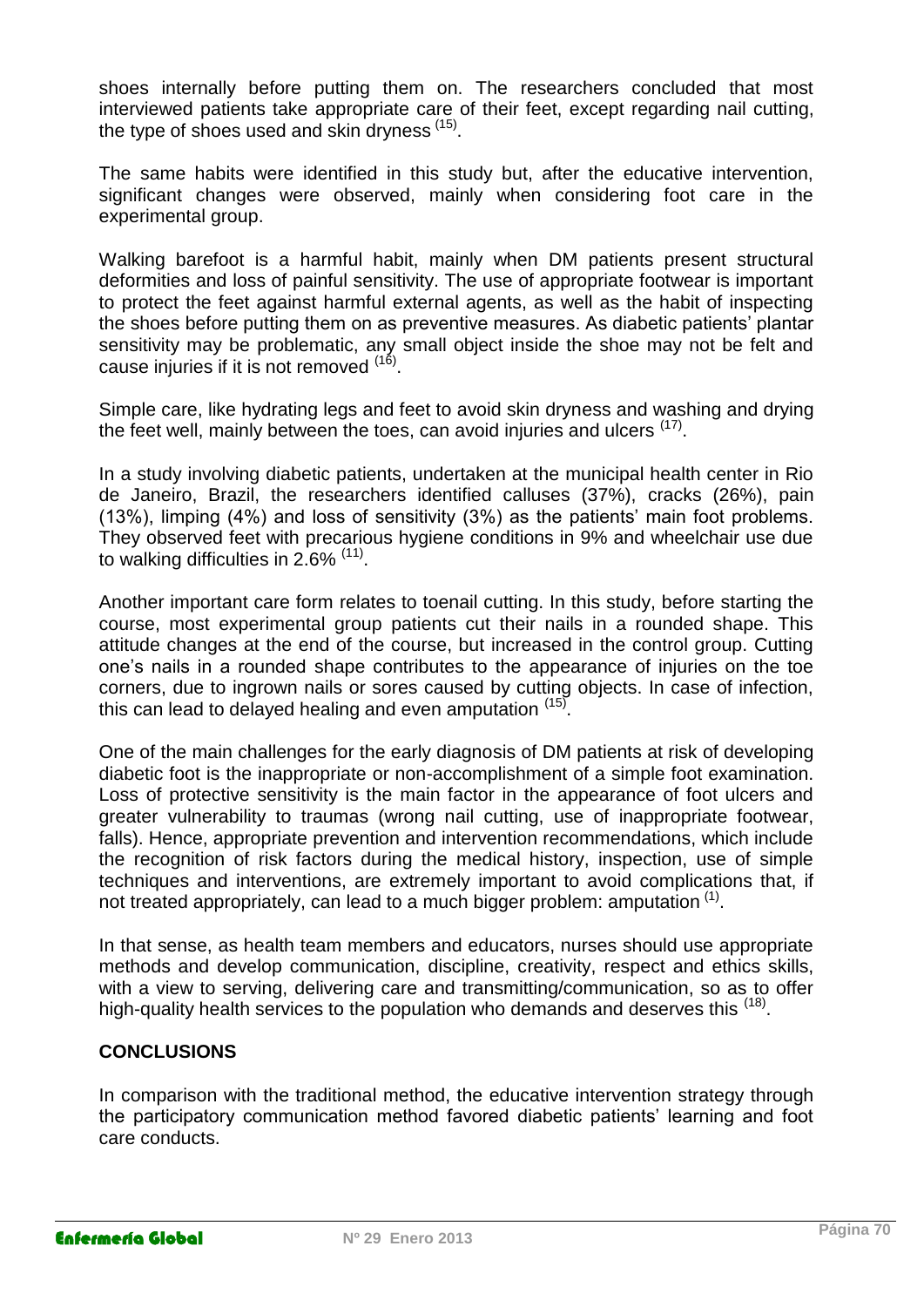The participatory communication model created new possibilities for expression and interaction, which facilitated the exchange and creation of messages according to the diabetic patients' needs, permitting reflection, analysis, discussion of daily situations and identification of health needs together with all program participants.

Health professionals, especially nurses, need to adopt these educative strategies in their daily work to achieve

# **REFERENCES**

1-Sociedade Brasileira de Diabetes. Diretrizes da Sociedade Brasileira de Diabetes 2009. 3ed. Itapevi, SP: A Araújo Silva Farmacêutica, 2009.

2-American Diabetes Associaton. Padronização de cuidados médicos em diabetes. Diabetes Care 2004; 3(2): 64-84.

3-Boulton AJM, Vinik AI, Arezzo JC, Bril V, Feldman EL, Freeman R. Diabetic neuropathies. Diabetes Care 2005; 28:955-962.

4-Andrade NHS, Mendes KDS, Faria HTG, Martins TA, Santos MA, Teixeira CRS, Zanetti ML. Pacientes con diabetes mellitus: atención y prevencióndel pie diabético enatención primaria a lasalud. Revenferm UERJ 2010; 18(4):616-621.

5-Lerma GI. Atención integral del paciente diabético 2003. México: McGraw Hill. p. 55- 62 y 257-267.

6-Lopez RMT. Impacto de una intervención educativa de enfermería en la información y autocuidado de pacientes diabéticos [dissertaçãomestrado]. San Luís Potosí, México: Facultad de enfermería de la UASLP; 2002.

7-Clovis G. Péem risco: prevenção das complicaçõessecundáriasao diabetes [monografía - EspecializaçãoemProjetosAssistenciaisemEnfermagem]. Curitiba, PR: Departamento de Ciências da Saúde, Universidade Federal do Paraná, 2001.

8-Saavedra MD. Paciente diabético: ¿Conoce y acepta su padecimiento? Rev. Enfermería del IMSS, México 2001; 1(9):5-7.

9-Mendes IAC, Trevizan MA, Shinyashiki GT, Nogueira MS. El referencial de la educación popular en la acción gerencial y en el Liderazgo del enfermero. Texto contexto enferm. [Internet]. 2007 [acesso em: 10 jun.2012]; 16(2): 303-306. Disponívelem:: http://www.scielo.br/scielo.php?script=sci\_arttext&pid=S0104-07072007000200013&lng=en. http://dx.doi.org/10.1590/S0104-07072007000200013.

10-Caldero LJ. Salud reproductiva ¿Estamos educando bien? Rev. Sexología y Sociedad, Cuba 1999; 5(3): 33-35.

11-GackGhelman L, Souza MH do N, Machado Tinoco Feitosa Rosas, AM. Conocimiento de las prácticas de autocuidado en los pies de los individuos con diabetes mellitus atendidos en una unidad básica de salud. Enfermería Global, 2009; 8(3): 1-8.

12- Baquedano IR, Santos MA, Martins TA, Zanetti ML. Autocuidado de personas con Diabetes Mellitus atendidas en un servicio de urgencia en México**.** Rev. Latino-Am. Enfermagem [Internet] nov-dez 2010 [acesso em:10 fev. 2012]; 18(6):[9 telas]. Disponível em <http://www.scielo.br/scielo.php?script=sci\_arttext&pid=S0104- 11692010000600021&lng=pt&nrm=iso>.

13-Ferreira FS, Santos CB. Calidad de vida relacionada a la salud de pacientes diabéticos atendidos por el equipo salud de la familia. Revenferm UERJ 2009 jul/set; 17(3):406-411.

14-Alcantara HE, Tejada TLM, Mercado MF, Lara FN, Flores SA. Perspectivas de las personas con enfermedades crónicas. Rev. Investigación en Salud, México 2004; 6(3): 146-153.